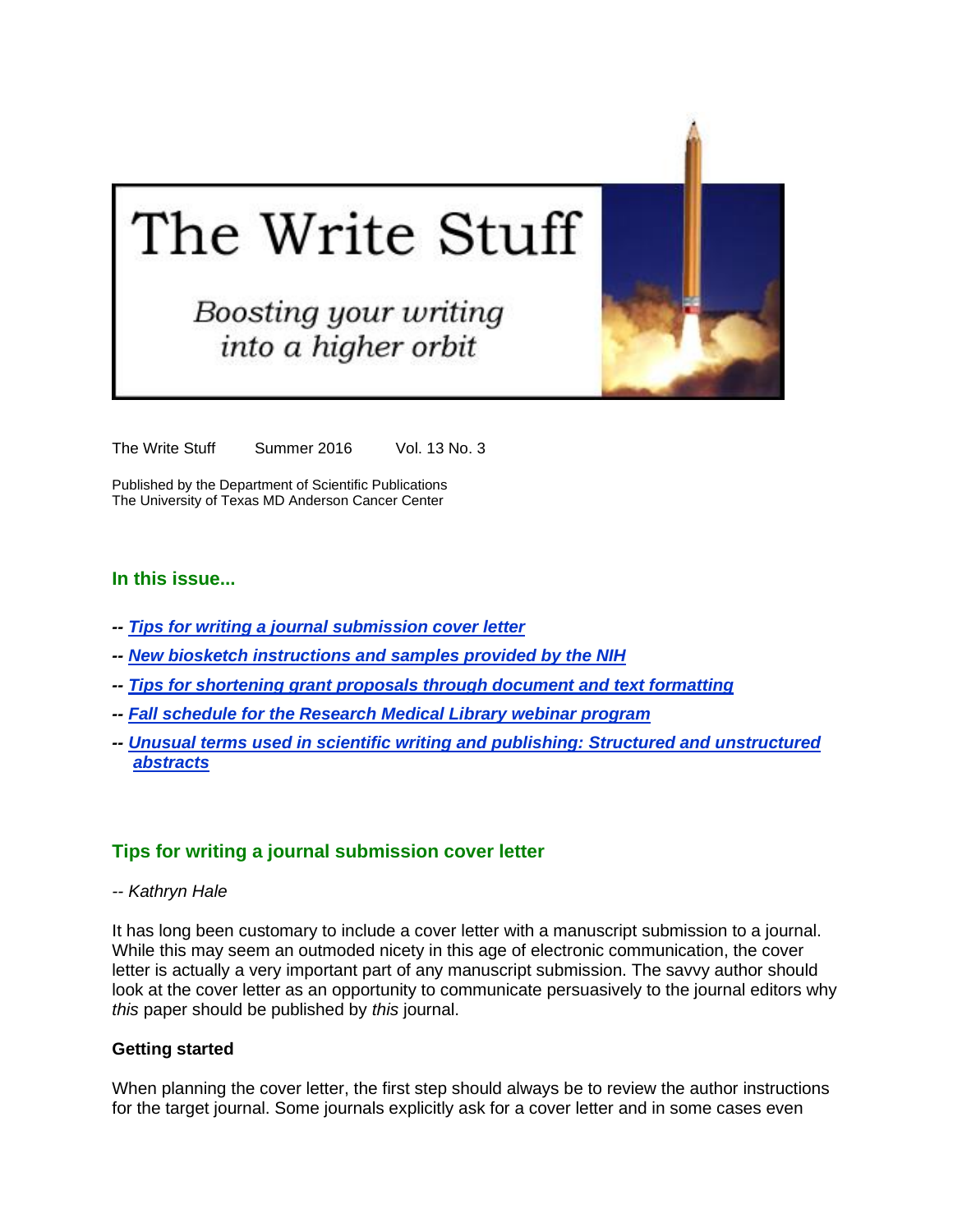outline what should be included. These guidelines should be followed as closely as possible. Most journals, however, make no mention of the cover letter.

Before leaving the author instructions, check these two sections.

- First, review the section that describes the journal's focus of interest. (This is often called the "Scope.") Read it carefully and note key words or phrases that could be used in the cover letter to describe your paper. Explicitly relating these terms to your paper can show the journal editors why your paper is a good fit for that journal.
- Second, note the name and title of the person at the journal to whom manuscripts should be sent. If no other person is named, address the letter to the editor in chief. Double-check this in the current issue of the journal, as online author instructions are not always up to date.

#### **Writing the letter**

*Overall:* Use a formal, traditional letter format, even if the cover letter is being sent by e-mail. Use the official institutional letterhead if printing the letter or copy the institution's authorized graphic logo into the electronic file. The writing style should be succinct but cordial and sincere; be respectful but not obsequious. Avoid invoking the authors' qualifications or previous successes unless they are directly relevant to this work. Focus on the merits of the current work.

*Length:* Try to keep the letter to one page, single-spaced. Aim for three to five short to mediumlength paragraphs. An overlong, exhaustively detailed letter is less likely to be read through and may even create an unfavorable impression.

*Address:* Address the letter to a named person with the appropriate title ("Dear Dr. Roberts"). Do not write "To whom it may concern" or "Dear sir or madam." If you must use an anonymous addressee, write "Dear editor." If you have discussed this work with an editor at the journal already, that person may direct you to submit the manuscript to their attention.

*Opening paragraph:* The first paragraph usually gives the full, exact title of the paper being submitted and asks the editor to consider the paper for publication in that journal. If you have already discussed this work with this editor or another editor at the journal, remind them of that discussion.

*Summary of paper:* Avoid simply copying the abstract or other passages from the paper. In general, do not describe specific experiments or methods (unless these are the point of the paper) or report specific results. Instead, give a brief synopsis of the overall experimental approach, the main conclusions indicated by the results, and the implications of those conclusions. Use strong, confident phrasing and avoid vague, wishy-washy language. Look for any opportunity to apply the phrasing used by the journal in its Scope statement.

This summary should accomplish the following:

- Highlight new information presented
- Indicate why this information is of interest to the journal's readers or why this paper is particularly suitable for this journal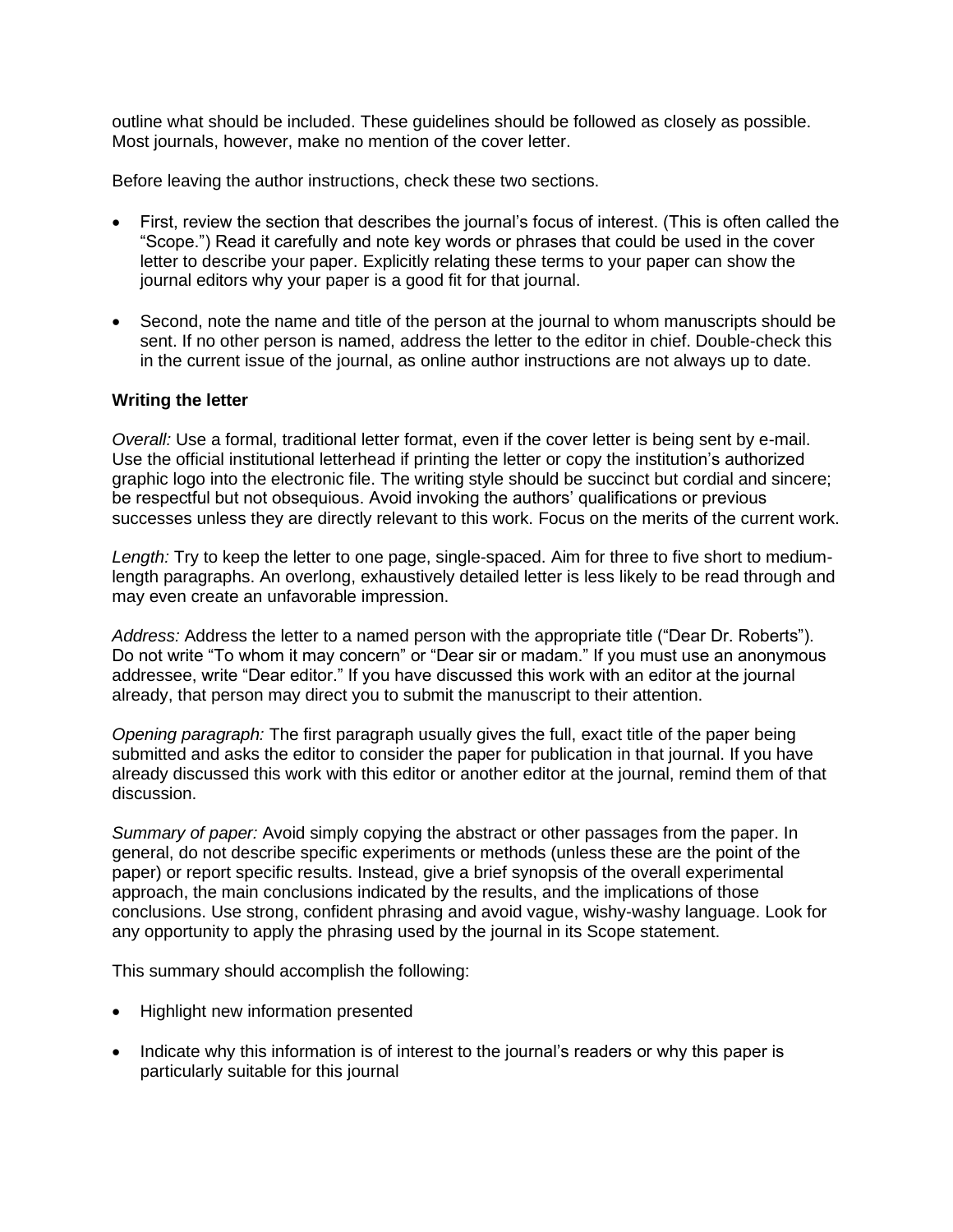- Put the findings in context with other efforts in similar or related fields
- Emphasize the impact and importance of the work, whether to clinical practice or research in the field
- Suggest anticipated (realistic) future applications of the results

*Reviewer suggestions:* Some journals request that authors suggest reviewers for the paper. If the journal does not request reviewer suggestions, should the authors suggest reviewers anyway? Unless there is a compelling reason to suggest reviewers, it is probably better not to, since there are many possibilities for missteps here: omitting a prominent or obvious reviewer or naming a reviewer who is out of favor with the journal, for example. Avoid giving offense, no matter how innocent or unintended. Similarly, requesting that specific reviewers not review the paper is open to misinterpretation. Any such requests should be made with the utmost tact and diplomacy.

*Assurances:* Confirm that the paper meets the journal's authorship policy; this may be as simple as stating that all authors have read and approved the content of the paper. Report any conflicts of interest for any of the authors and address any potential ethical concerns. If there are none, indicate that. Affirm that the research is original and that the paper has not been published elsewhere and is not under review by any other journal.

*Closing:* Close with a cordial statement thanking the editor for considering the manuscript and assuring further cooperation and assistance.

The cover letter should, first and foremost, persuade the editor that the paper is worthy and appropriate for publication in the journal. These guidelines will help you prepare a cover letter that achieves this objective.

# <span id="page-2-0"></span>**New biosketch instructions and samples provided by the NIH**

#### *-- Laura Russell*

The National Institutes of Health (NIH) recently posted updated [biosketch instructions and](http://grants.nih.gov/grants/forms/biosketch.htm)  [samples,](http://grants.nih.gov/grants/forms/biosketch.htm) along with a new biosketch form, on its website. The new instructions include a number of clarifications. For example, the instructions now state that figures, graphics, and tables are not allowed and that publications and research products may be cited in both the "Personal Statement" and the "Contribution to Science" sections.

Here are some helpful tips to keep in mind as you write your biosketch:

- Provide one paragraph of text and up to four citations in the "Personal Statement" section, in which you "briefly describe why you are well-suited for your role(s) in this project." The instructions and samples mentioned above will be very helpful to you as you prepare this section.
- List up to five of your most significant contributions to science in the "Contribution to Science" section. We recommend presenting these contributions as subsections and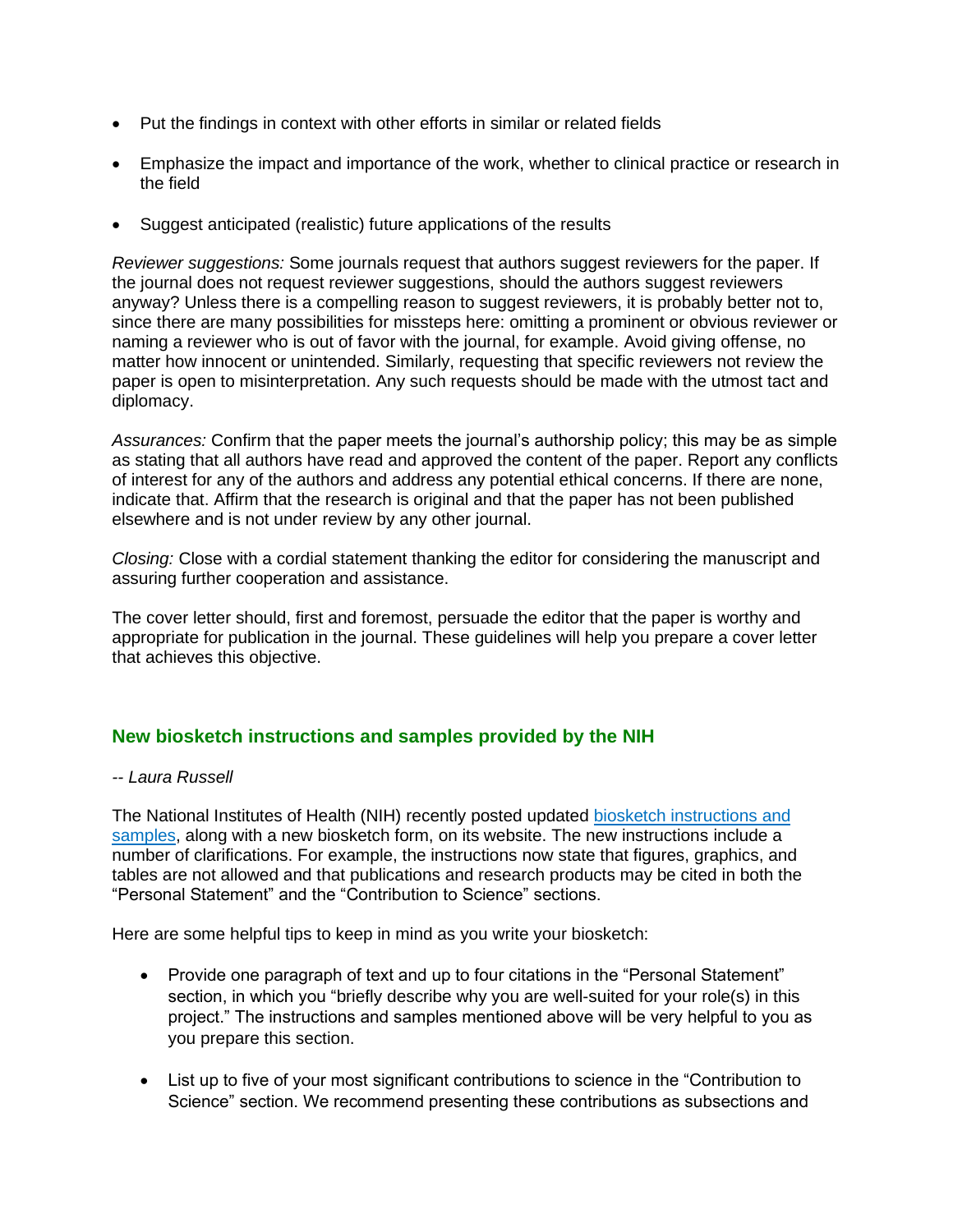creating a summary subheading for each. For example, "Discovered a gene that predicts familial pancreatic cancer" and "Developed a surgical technique for the treatment of advanced liver cancer" are good subheadings that will allow your grant reviewers to determine your strengths quickly.

- Provide as much detail as you can on any past accomplishments that relate to your grant proposal, but if you are a relatively new investigator, don't worry if your biosketch is shorter than the allotted five pages.
- Make the most of the NIH resources available to you, such as a transcript from a short March 2015 podcast, [All About Grants,](http://grants.nih.gov/podcasts/All_About_Grants/episodes/Biosketches_March_2015.htm) an [FAQ on biosketches,](http://grants.nih.gov/grants/policy/faq_biosketches.htm) and a YouTube video on the free online tool [Science Experts Network Curriculum Vitae \(SciENcv\),](https://www.youtube.com/watch?v=PRWy-3GXhtU&feature=youtu.be) the NIH's preferred means of creating and sharing biosketches.
- Learn more about the NIH's biosketch requirements and recommendations by watching a 30-minute YouTube video, [NIH Biosketch Writing Tips,](https://www.youtube.com/watch?v=V5Vew5x1Mm0) produced by The University of California, Los Angeles' Clinical and Translational Science Institute.
- Visit the Research Medical Library for a free consultation regarding starting your grant application. For more information, contact Laurissa Gann at [lgann@mdanderson.org](mailto:lgann@mdanderson.org) or 713-794-4111.
- The Department of Scientific Publications is happy to edit biosketches. For more information, please contact Scientific Publications at [scientificpublications@mdanderson.org](mailto:scientificpublications@mdanderson.org) or 713-792-3305.

You can read more about biosketches in the [Summer 2014](http://inside.mdanderson.org/departments/scipub/summer-2014.html) and [Winter 2015](http://inside.mdanderson.org/departments/scipub/2015---winter-issue-vol-12-no-1-.pdf) issues of *The Write Stuff*.

Good luck on your grant applications.

# <span id="page-3-0"></span>**Tips for shortening grant proposals through document and text formatting**

*-- Stephanie Deming and Amy Ninetto*

Often, early drafts of grant proposals exceed the page limits set by the funding agency. If you need to shorten a too-long proposal, you may be able to omit or streamline text, omit figures or tables, or redesign figures or tables to make them more compact. You might also find that some formatting adjustments are helpful. The following formatting techniques can help you maximize the amount of text that will fit on each page and maximize the space available for text and graphics. (The notes in parentheses indicate where to find the relevant commands in Microsoft Word 2013 for PC and Microsoft Word 2011 for Mac.)

**Use the narrowest margins allowed.** The US National Institutes of Health (NIH) requires margins of at least 0.5 inch on all sides; at least one other major agency requires margins of at least 0.75 inch on all sides. *(PC: Page Layout tab* → *Page Setup box* → *Margins) (Mac: Format menu → Document → Margins tab)*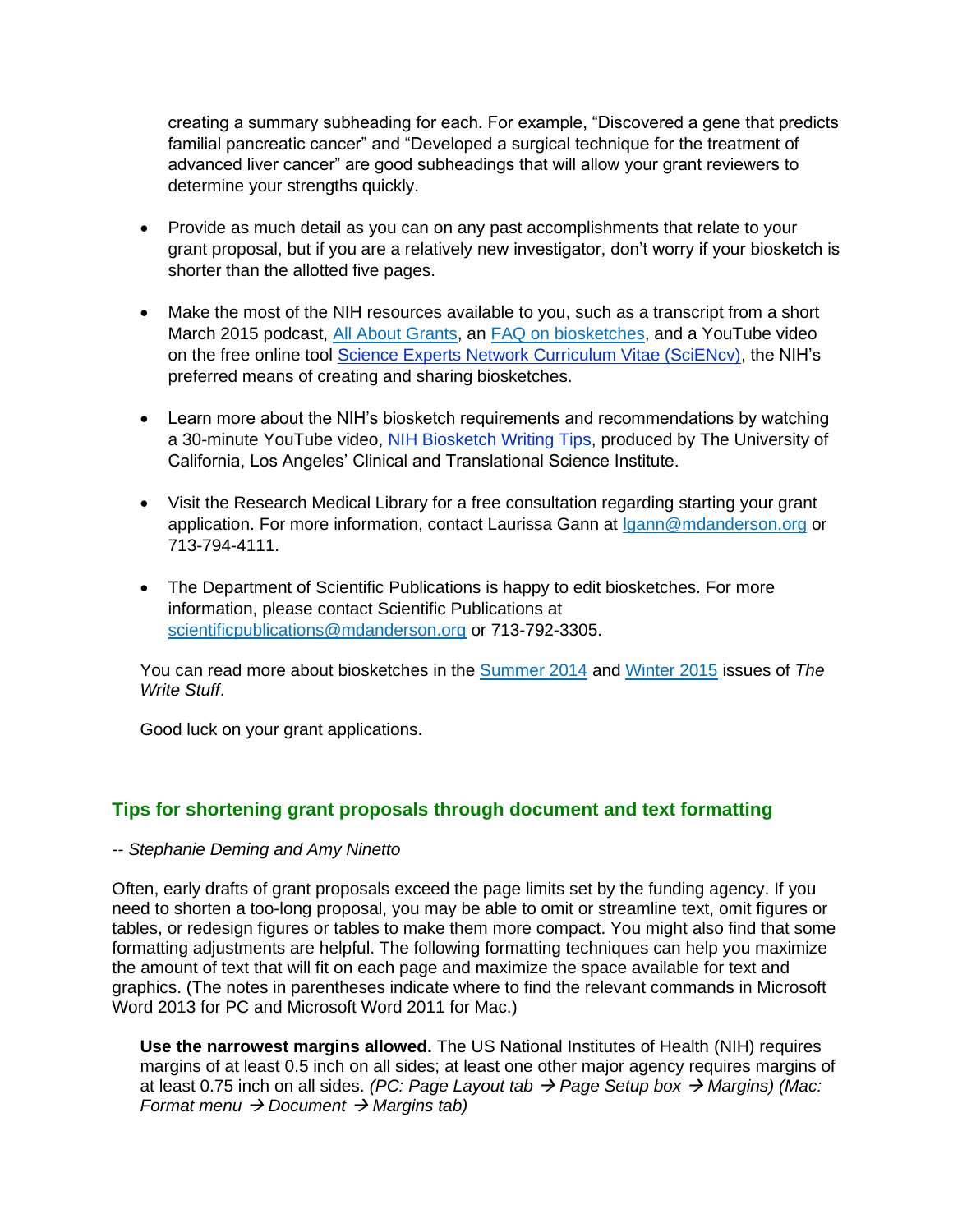**Use the smallest font size allowed.** For NIH applications, the font size in the main body of the application must be at least 11 points, but "smaller text in figures, graphs, diagrams and charts is acceptable as long as it is legible when the page is viewed at 100%" (1). To check whether text is legible when the page is viewed at 100%, view the page in Microsoft Word with the zoom set to 100% *(PC: View tab* → *Zoom) (Mac: View menu* → *Zoom*), or print the page on which the text appears and examine the printout. *(PC: Home tab*  $\rightarrow$  *Font section*  $\rightarrow$ *Font size box) (Mac: Home tab → Font size menu)* 

**Use a space-saving font.** NIH recommends using Arial, Garamond, Georgia, Helvetica, Palatino Linotype, Times New Roman, or Verdana (1). However, other fonts are allowed as long as the font is 11 points or larger, there are no more than 15 characters (including spaces) per horizontal inch, and there are no more than 6 lines of text per vertical inch (1). Of NIH's preferred fonts at 11-point font size, Garamond and Times New Roman are the smallest. *(PC: Home tab* → *Font box) (Mac: Home tab* → *Font menu)*

**Turn on automatic hyphenation.** Allowing Word to automatically hyphenate words at the ends of lines may shorten each page by several lines. Turning on hyphenation automatically hyphenates the entire document. *(PC: Page Layout tab* → *Page Setup box* → *Hyphenation*  → *Check "Automatic") (Mac: Tools menu* → *Hyphenation* → *Check "Automatically hyphenate document")*

In a document with hyphenation, hyphenation can be turned off in an individual paragraph. *(PC: Select paragraph, then Page Layout tab → Paragraph box → click right arrow at lower right of box* → *Line and Page Breaks tab* → *Check "Don't hyphenate") (Mac: Select paragraph, then Format menu* → *Paragraph* → *Line and Page Breaks tab* → *Check "Don't hyphenate")*

**Turn off "widow/orphan control."** When the first line of a paragraph appears at the very end of a page and the rest of the paragraph appears on the following page, the single line at the bottom of the first page is known as a *widow*; when the last line of a paragraph appears at the very top of a page, that single line is known as an *orphan*. Documents are most attractive when paragraphs are not split like this. However, when you need more space, practical considerations may be more important than aesthetics. *(PC: Select paragraph or entire document, then Page Layout tab* → *Paragraph box* → *click right arrow at lower right of box* → *Line and Page Breaks tab* → *Check or uncheck "Widow/Orphan Control") (Mac: Select paragraph or entire document, then Format menu → Paragraph → Line and Page Breaks tab → Check or uncheck "Widow/Orphan Control")* 

**Set line spacing to single spacing.** The default line spacing in some versions of Microsoft Word is 1.08 (2) or 1.15 lines, which is slightly larger than single spacing. Ensuring that line spacing is set to single spacing will help you maximize the amount of text that fits on each page. Some authors set line spacing to exactly the number of points as the point size of the font (e.g., line spacing of "exactly 11 pt" for 11-point Garamond), but we do not recommend doing this as it impairs readability. *(PC: Page Layout tab* → *Paragraph box* → *click right arrow at lower right of box* → *Indents and Spacing tab* → *Line Spacing menu* → *Single) (Mac: Format menu* → *Paragraph* → *Indents and Spacing tab* → *Line Spacing menu* → *Single)*

**Reduce the amount of space between paragraphs.** Inserting white space between paragraphs can make text-dense grant proposals easier to read. Furthermore, if the first line of each paragraph is not indented, space between paragraphs is essential to show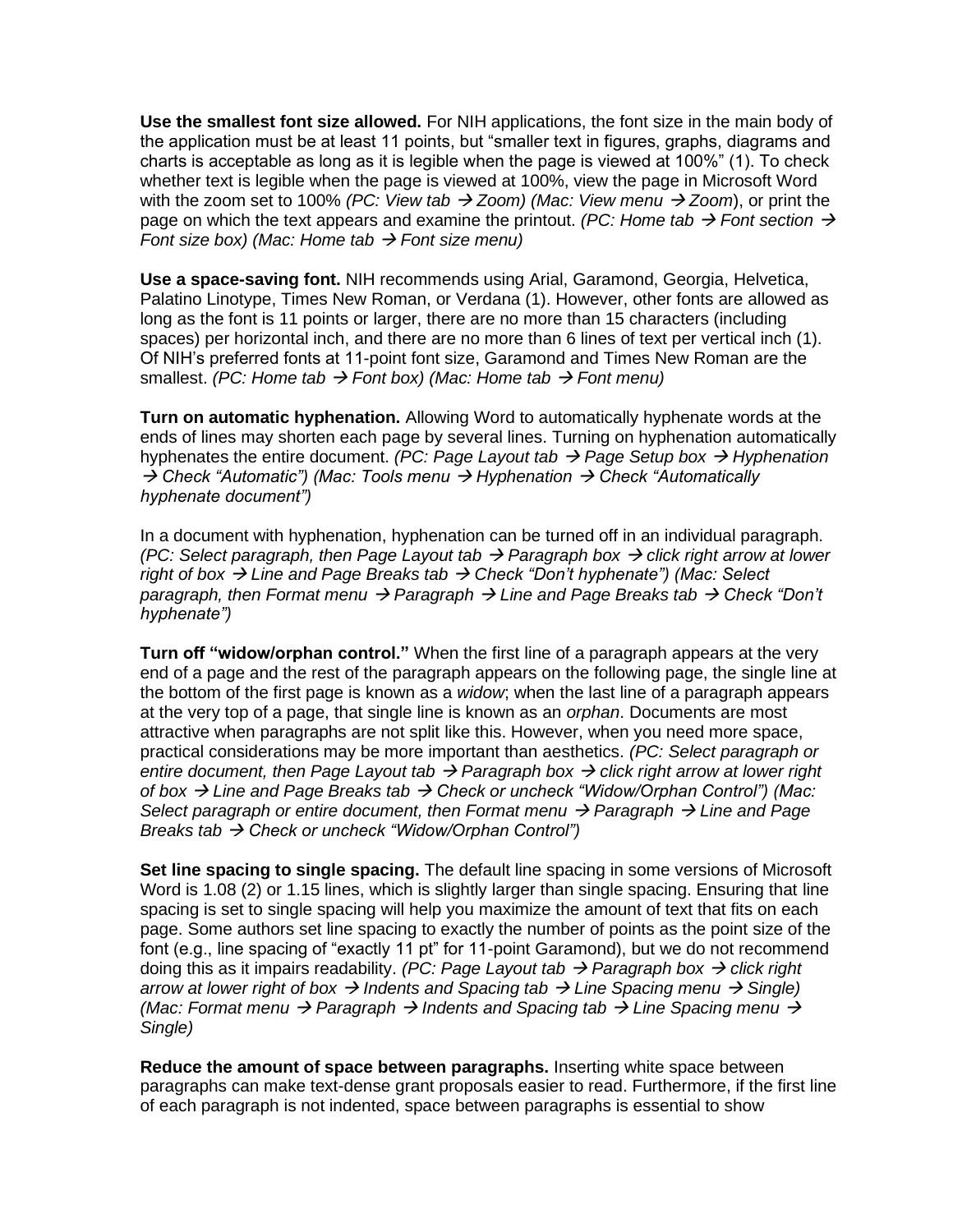reviewers where one paragraph ends and the next begins. However, if you need more space for text or graphics, you can reduce the amount of space between paragraphs. If the first line of each paragraph is indented, you can reduce the amount of space between paragraphs to zero. *(PC: Select paragraph, then Page Layout tab → Paragraph box → click right arrow at lower right of box* → *Indents and Spacing tab* → *Use the "Before" and "After" boxes to enter the desired point size of the space) (Mac: Select paragraph, then Format menu* → *Paragraph* → *Indents and Spacing tab* → *Use the "Before" and "After" boxes to enter the desired point size of the space)*

Please keep in mind that while the NIH requirements listed here were current as of July 2016, the requirements may change in the future.

#### **References**

(1) National Institutes of Health. Format Attachments. [http://grants.nih.gov/grants/how-to-apply](http://grants.nih.gov/grants/how-to-apply-application-guide/format-and-write/format-attachments.htm#font)[application-guide/format-and-write/format-attachments.htm#font.](http://grants.nih.gov/grants/how-to-apply-application-guide/format-and-write/format-attachments.htm#font) Updated June 28, 2016. Accessed July 7, 2016.

(2) GCF LearnFree.org. Word 2013 Line and Paragraph Spacing. [http://www.gcflearnfree.org/word2013/line-and-paragraph-spacing/1/.](http://www.gcflearnfree.org/word2013/line-and-paragraph-spacing/1/) Published 2016. Accessed July 7, 2016.

# <span id="page-5-0"></span>**Fall schedule for the Research Medical Library webinar program**

#### *-- Jill Delsigne-Russell*

The Research Medical Library will be updating its calendar with new webinars that offer great opportunities to hone your research skills. The library also has an extensive archive of past webinars. You can participate in live webinars or access past webinars from the library's ["Classes & Webinars"](http://www3.mdanderson.org/library/education/webinars.html) page.

#### **Recent and upcoming webinars:**

#### **Digital Tools for Educators**

Presented May 24, 2016

This webinar demonstrates some practical technologies that can be used to enhance your classes or training sessions. The webinar focuses on tools for modifying digital images and creating screen captures and videos; it also covers copyright and fair use of online materials. In addition, the webinar reviews tools for detecting plagiarism and for developing asynchronous presentations and training sessions, polls, and quizzes.

#### **Quality Health Information Resources for Your Patients**

Presented May 25, 2016

Millions of patients search the web daily for health information. Sometimes they find just what they need. At other times, however, they retrieve inaccurate or even dangerous information. This webinar identifies quality health information resources that you can share with your patients.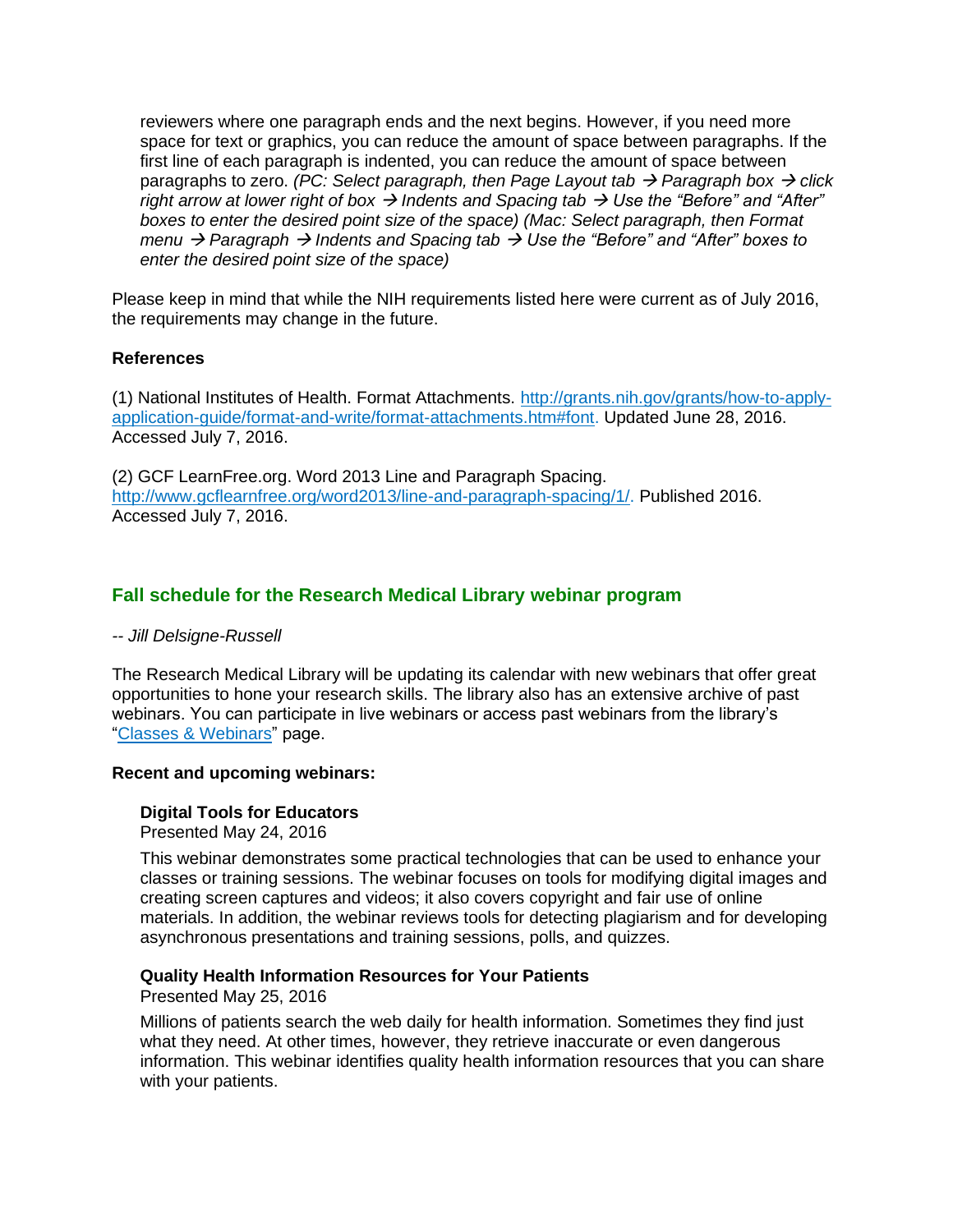## **Open Access Journals and Choosing a Journal for Publication**

Presented June 21, 2016

This online class covers publishing in open access journals. Topics discussed include benefits and costs, open access mandates, and free tools that can be used to find the best open access journals for your research.

#### **Embase – Reviewing the Literature Beyond MEDLINE**

August 29, 2016, 12:00 pm-12:30 pm

Comprehensive literature searches require searching in more than one database. Embase, a biomedical literature database, indexes more than 6 million records and 2,900 journals that are not covered in MEDLINE and provides coverage back to 1947. In addition, Embase includes 2 million abstracts (dating back to 2009) from more than 6,000 drug and biomedical research conferences. This 30-minute webinar will teach you how to search Embase using the Ovid interface and find the best literature for your research. Attend, ask questions, and receive helpful input from an experienced librarian from the Research Medical Library.

To register for a webinar, please visit the library's [Class Calendar.](http://www3.mdanderson.org/library/education/index.html) Webinars are color-coded red. When you click on the link for the webinar, you will be directed to the registration screen.

# <span id="page-6-0"></span>**Unusual terms used in scientific writing and publishing: Structured and unstructured abstracts**

#### *-- Bryan Tutt*

The two main types of abstracts for medical and scientific journal articles are *structured* and *unstructured*. A structured abstract is divided into sections—typically Background, Methods, Results, and Conclusions, although these section headings vary among journals. An unstructured abstract is written in paragraph form without section headings.

To determine whether your abstract should be structured or unstructured, check the instructions for authors for the journal to which you plan to submit your article. Some journals require structured abstracts for all types of articles; others require unstructured abstracts. Many journals prefer structured abstracts for some types of articles (e.g., original research, systematic reviews) and unstructured abstracts for others (e.g., case reports). The journal's instructions will also tell you how long your abstract should be. This is important to check because the length requirement can vary widely. Structured abstracts are usually longer than unstructured abstracts.

For tips on writing an effective abstract, the Department of Scientific Publications offers an online tutorial, [Writing Abstracts.](http://inside.mdanderson.org/resources/static/departments/scientific-publications/abstracts-lesson/) You also may want to read these articles from past issues of *The Write Stuff*:

[Writing abstracts for review articles](http://inside.mdanderson.org/departments/scipub/2015---autumn-issue-vol-12-no-4-.pdf)

[Writing stronger abstracts](http://inside.mdanderson.org/departments/scipub/spring-2009.html#abstracts)

[How can I shorten my abstract?](http://inside.mdanderson.org/departments/scipub/spring-2008.html#shorten)

#### **Source**

*AMA Manual of Style*, 10th ed. New York, NY: Oxford University Press; 2007:20-24.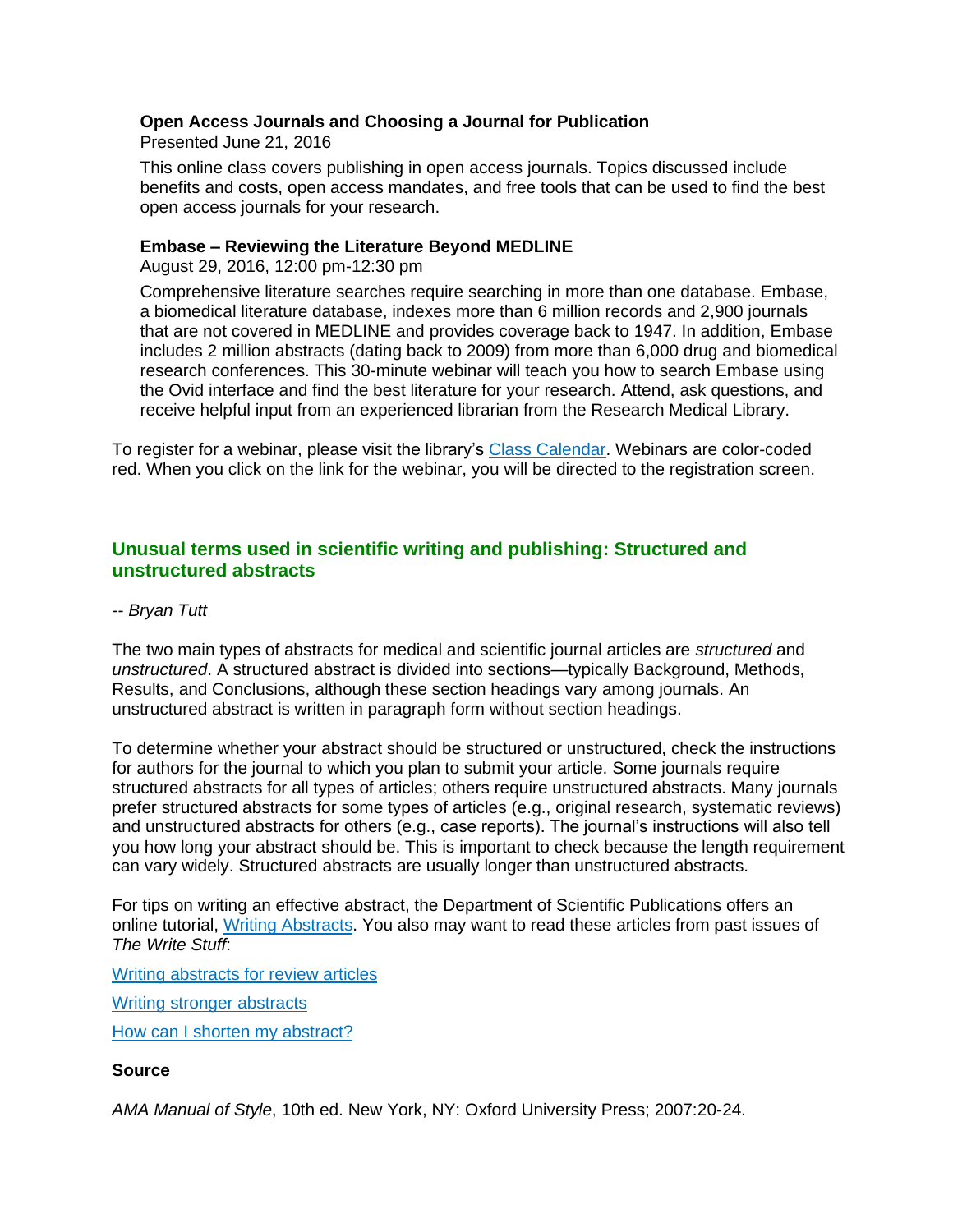# **Upcoming events for authors**

*Please see the [Scientific Publications](http://inside.mdanderson.org/departments/scipub/index.html) website for more information on our educational courses*.

**Writing and Publishing Scientific Articles (WAPSA).** WAPSA is a structured, practical, and in-depth writing-education program for postdoctoral fellows and clinical trainees of MD Anderson taught by the Department of Scientific Publications. This 16-contact-hour course provides an excellent opportunity for advancing participants' skills in writing and publishing research articles while developing their in-progress manuscripts under the guidance of scientific editors.

Locations and times to be announced. Registration required through the Department of *Scientific Publications. Details: John McCool* [\(jhmccool@mdanderson.org\)](mailto:jhmccool@mdanderson.org), *713-792-3174.*

**September 14 & 21, 2016**

**November 1 & 8, 2016**

**Short Courses in Scientific English for Non-Native Speakers of English.** Courses last 7 weeks and meet twice a week for 1 or 1.5 hours each day. Classes are held early in the morning, during the lunch hour, or late in the afternoon. Classes are free of charge. Participants must speak English at the intermediate or higher level and be familiar with research and general biomedical terminology. Dates are subject to change. Details: Mark Picus (*mapicus@mdanderson.org*), 713-792-7251, or John McCool (*jhmccool@mdanderson.org*), 713-792-3174.

#### **Session 5 – September 26 through November 17, 2016 Pronunciation 1, Conversation 1, Conversation 2, Writing 2, Making Presentations**

**Friday Conversation Group.** The Friday Conversation Group provides an informal atmosphere for non-native speakers of English to practice their conversational abilities, learn more about American culture, and meet new friends. The class meets every Friday in the Mitchell Building (BSRB), room S3.8003, from 12:00 to 1:00 pm. No registration is required. Details: Mark Picus (*mapicus@mdanderson.org*), 713-792-7251, or John McCool (*jhmccool@mdanderson.org*), 713-792-3174.

**Writing Scientific Articles (WSA): A Workshop for Faculty.** WSA is a structured, practical, and in-depth writing-education program for clinical and basic science research faculty of MD Anderson taught by the Department of Scientific Publications. This 1-day, 8-contact-hour course provides an excellent opportunity to advance your skills in writing research articles with focus and clarity.

*Locations and times to be announced. Registration required through the Department of Scientific Publications. Details: John McCool* [\(jhmccool@mdanderson.org\)](mailto:jhmccool@mdanderson.org), *713-792-3174.*

**October 18, 2016**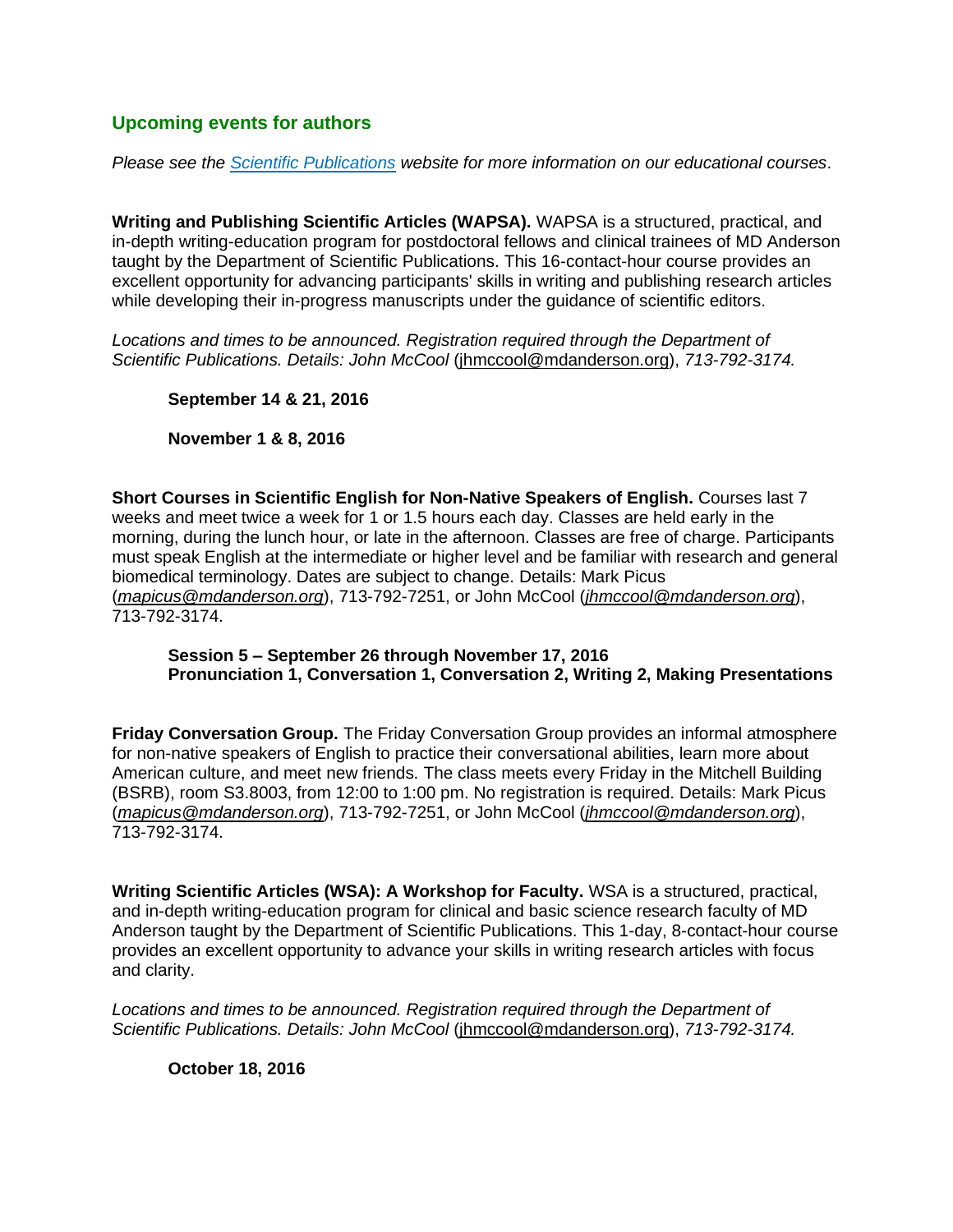**Writing Persuasive R01 Proposals.** This newly developed grant-writing workshop for clinical and basic science research faculty at MD Anderson focuses on the content, organization, and structure of an R01 grant application. Taught by senior editors in the Department of Scientific Publications, this 1-day workshop includes lecture, discussion, and guided grant outlining and development.

*Locations and times to be announced. Registration required through the Department of Scientific Publications. Details: Teasha Barker [\(tsbarker@mdanderson.org\)](https://mailbox.mdanderson.org/owa/redir.aspx?C=G2OENoG8BkiiROCuVh7c6QjZUyq34NIIBoS9YdS2Tp5ewCItkK1KF7zzufGsQQXp7_Tjd1s3bP0.&URL=mailto%3atsbarker%40mdanderson.org), 713-792-6019.*

#### **October 20, 2016**

**Grant Writing Advice.** The Department of Scientific Publications now offers grant writing suggestions [\(Writing R01 Grant Proposals\)](http://inside.mdanderson.org/departments/scipub/writing-r01-grant-proposals.html) in the [Writing Advice](http://inside.mdanderson.org/departments/scipub/writing-advice.html) section of our website. This information, stemming from the Grant Writers' Seminars and Workshops (developed by Drs. Stephen Russell and David Morrison and presented annually at MD Anderson) and from the NIH's SF424 (R&R) Application Guide, focuses on R01 grants but can be applied to other types of NIH grants as well.

**Writing the Specific Aims Section of a Grant Application.** In this video, Scientific Editor Sunita Patterson presents a summary of the National Institutes of Health's grant-review process and how it affects the grant proposal, an overview of the structure of an R01 grant proposal, and a model for writing the Specific Aims section. The [video](http://inside3.mdanderson.org/streams/FullVideoPlayer.cfm?mediaID=AE990E55-B87E-47E8-8D76-9D195834AE53) is available on the Scientific Publications website.

**Writing Abstracts Online Tutorial.** Writing [Abstracts,](http://inside.mdanderson.org/resources/static/departments/scientific-publications/abstracts-lesson/) an interactive, Web-based tutorial, covers the most important aspects of writing good abstracts. The lesson includes many examples and an optional self-assessment.

**Improve Your Chances for IRG Funding.** This [PDF presentation](http://inside.mdanderson.org/departments/scipub/files/irg-presentationweb.pdf) by Walter Pagel, the former Director of the Department of Scientific Publications, guides researchers through the process of applying for institutional research grants.

Anatomy of a Research Article. In this [video,](http://inside3.mdanderson.org/streams/FullVideoPlayer.cfm?xml=cfg%2FResearch-Article-Anatomy-2012) Senior Scientific Editor Stephanie Deming presents advice on writing the parts of a research article: Introduction, Methods, Results, Discussion, title, and abstract. The [slides](http://inside.mdanderson.org/departments/scipub/anatomy-of-a-research-article-writing-week-2012-handout.pdf) shown in the presentation and the presentation [handout](http://inside.mdanderson.org/departments/scipub/methods-section-handout.pdf) can be downloaded as well.

**Classes Presented by the Research Medical Library.** More classes will be posted on the [Research Medical Library](http://www3.mdanderson.org/library/) website once they have been finalized. Classes are located in the Research Medical Library classroom in the Pickens Academic Tower (FCT21.6008). Details: Laurissa Gann (*lgann@mdanderson.org*), 713-794-1111.

**August 2**, 11:00 am, EndNote Basics (Pickens, Floor 21) **August 3**, 10:30 am, Literature Reviews: Searching for Evidence (Pickens, Floor 21) **August 4**, 12:00 pm, Library Essentials for Administrative Assistants (Pickens, Floor 21) **August 9**, 11:00 am, EndNote Advanced (Pickens, Floor 21) **August 24**, 11:00 am, PubMed Basics (Pickens, Floor 21) **August 29**, 12:00 pm, Webinar: Embase – Reviewing the Literature Beyond MEDLINE **September 8**, 11:00 am, Library Essentials for Administrative Assistants (Pickens, Floor 21)